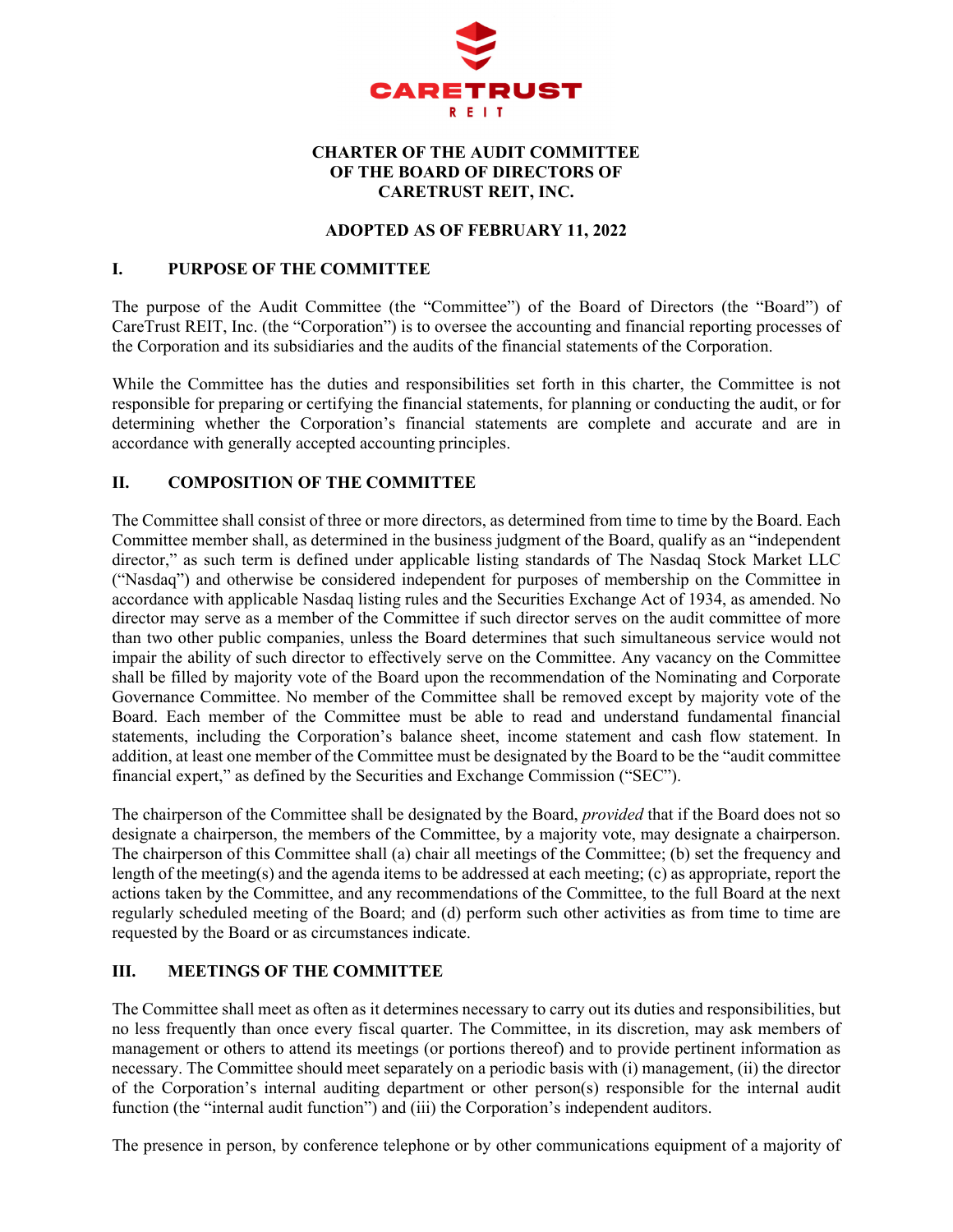the Committee's members shall constitute a quorum for any meeting of the Committee. All actions of the Committee will require the vote of a majority of its members present at a meeting of the Committee at which a quorum is present. The Committee shall maintain minutes of its meetings and records relating to those meetings, and shall report regularly to the Board on its activities, as appropriate.

# **IV. DUTIES AND RESPONSIBILITIES OF THE COMMITTEE**

The Committee shall have the following duties and responsibilities, along with such other responsibilities as the Board shall require from time to time, and is authorized to take the following actions:

## *Selection, Evaluation, and Oversight of the Auditors*

(a) Be directly responsible for the appointment, compensation, retention and oversight of the work of any registered public accounting firm engaged for the purpose of preparing or issuing an audit report or performing other audit, review or attest services for the Corporation, and each such registered public accounting firm must report directly to the Committee.

(b) Review and, in its sole discretion, approve in advance the Corporation's independent auditors' annual engagement letter, including the proposed fees contained therein, as well as all audit and permitted non-audit engagements and relationships between the Corporation and such independent auditors. Approval of audit and permitted non-audit services will be made by the Committee, or pursuant to preapproval policies and procedures established by the Committee; provided, that if necessary to approve any services between regularly scheduled meetings of the Committee, any such services may be approved by the chairperson of the Committee, who shall report such approval to the Committee at the next scheduled meeting.

(c) Review the performance of the Corporation's independent auditors, including the lead partner of the independent auditors, and, in its sole discretion, make decisions regarding the replacement or termination of the independent auditors when circumstances warrant.

(d) Meet and discuss with the Corporation's independent auditors (i) the matters required to be discussed by the applicable requirements of the Public Company Accounting Oversight Board and the SEC, and (ii) the written disclosures and the letter from the independent auditors required by applicable requirements of the Public Company Accounting Oversight Board regarding the independent auditors' communications with the audit committee concerning independence.

(e) Evaluate the independence of the Corporation's independent auditors by, among other things: (i) obtaining and reviewing from the Corporation's independent auditors a written statement delineating all relationships between the independent auditors and the Corporation; (ii) actively engaging in a dialogue with the Corporation's independent auditors with respect to any disclosed relationships or services that may impact the objectivity and independence of the auditors; and (iii) taking, or recommending that the Board take, appropriate action to oversee the independence of the Corporation's independent auditors.

(f) Obtain and review a report from the independent auditors at least annually regarding (i) the independent auditor's internal quality-control procedures, (ii) any material issues raised by the most recent internal-control review or peer review of the independent auditor, or by any inquiry or investigation by governmental or professional authorities within the preceding five years respecting one or more independent audits carried out by the independent auditor, and (iii) any steps taken to deal with any such issues. Evaluate the qualifications, performance and independence of the independent auditor, including considering whether the independent auditor's quality controls are adequate and the provision of permitted non-audit services is compatible with maintaining the auditor's independence, and taking into account the opinions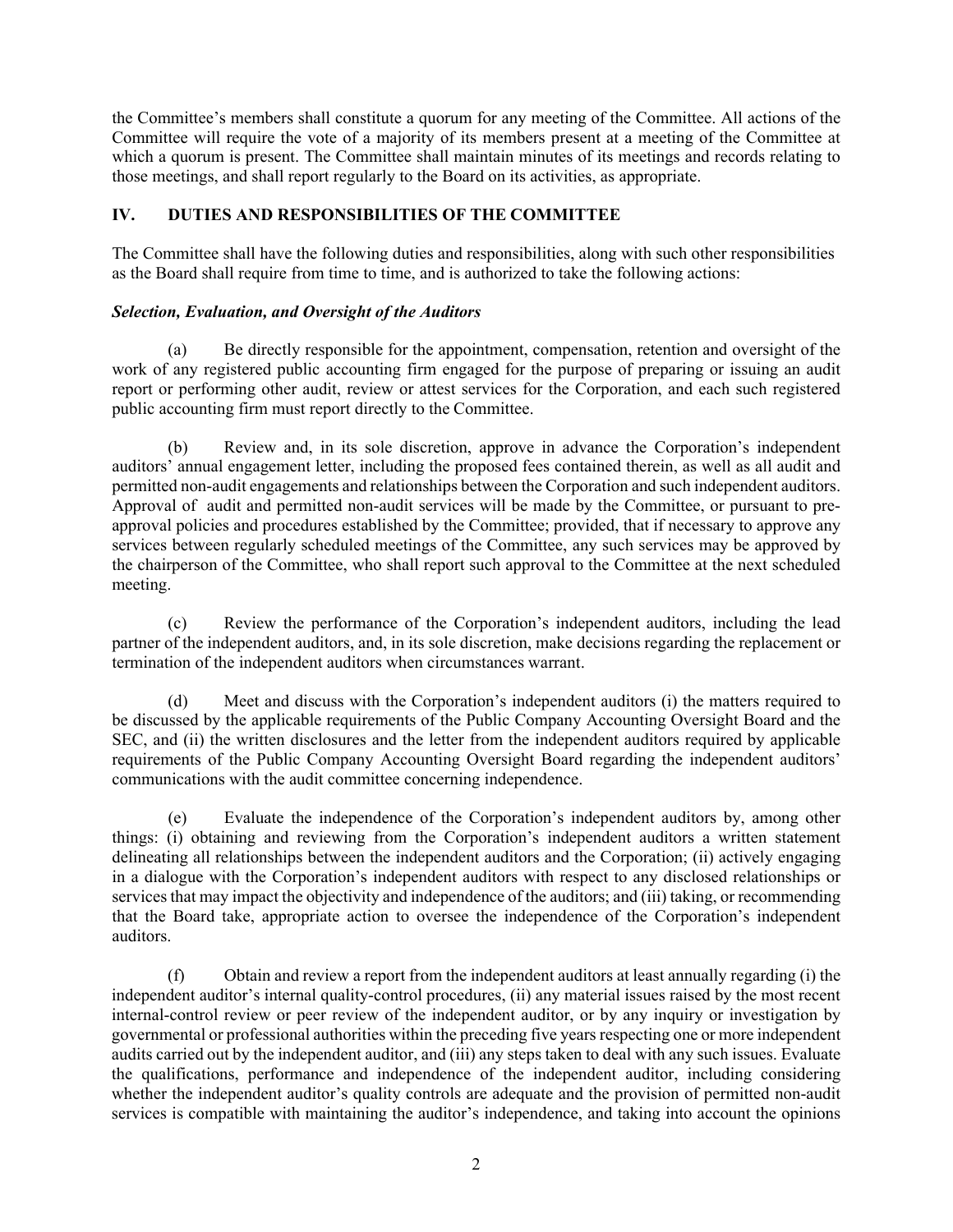of management and internal auditors. The Committee shall present its conclusions with respect to the independent auditor to the Board.

### *Oversight of Annual Audit and Quarterly Reviews*

(g) Review and discuss with the independent auditors their annual audit plan, including the timing and scope of audit activities, and monitor such plan's progress and results during the year.

(h) Review with management, the Corporation's independent auditors and the director of the Corporation's internal audit function, the following information which is required to be reported by the independent auditor: (i) all critical accounting policies and practices to be used; (ii) all alternative treatments of financial information that have been discussed by the independent auditors and management, ramifications of the use of such alternative disclosures and treatments, and the treatment preferred by the independent auditors; (iii) all other material written communications between the independent auditors and management, such as any management letter and any schedule of unadjusted differences; and (iv) any material financial arrangements of the Corporation which do not appear on the financial statements of the Corporation.

(i) Meet to review with management, the Corporation's independent auditors and, if applicable, the director of the Corporation's internal audit function, the Corporation's annual audited financial statements and quarterly financial statements, including the Corporation's specific disclosures under "Management's Discussion and Analysis of Financial Condition and Results of Operations," and any major issues related thereto.

(j) Discuss with the independent auditor the matters required to be discussed by applicable rules of the Public Company Accounting Oversight Board relating to the annual audit and quarterly reviews of the Corporation's financial statements, including any difficulties encountered in the course of the audit work (and management's response to such difficulties), any restrictions on the scope of activities or access to requested information, and any significant disagreements with management. Resolve all disagreements between the Corporation's independent auditors and management regarding financial reporting.

(k) Periodically review with the independent auditor and management any matter that the independent auditor has identified, or expects it may identify, as a "critical audit matter" (as defined by applicable Public Company Accounting Oversight Board auditing standards) in connection with the audit of the Corporation's financial statements.

#### *Oversight of Financial Reporting Process and Internal Controls*

(l) Review the adequacy and effectiveness of the Corporation's accounting and internal control policies and procedures on a regular basis, including the responsibilities, budget, compensation and staffing of the Corporation's internal audit function, through inquiry and discussions with the Corporation's independent auditors and management.

(m) Review and discuss with management, the internal audit function and the independent auditor any major issues as to the adequacy of the Company's internal controls, any special steps adopted in light of material control deficiencies and the adequacy of disclosures about changes in internal control over financial reporting.

(n) If applicable to the Corporation, review the yearly report prepared by management, and attested to by the Corporation's independent auditors, assessing the effectiveness of the Corporation's internal control over financial reporting and stating management's responsibility for establishing and maintaining adequate internal control over financial reporting prior to its inclusion in the Corporation's Annual Report on Form 10-K.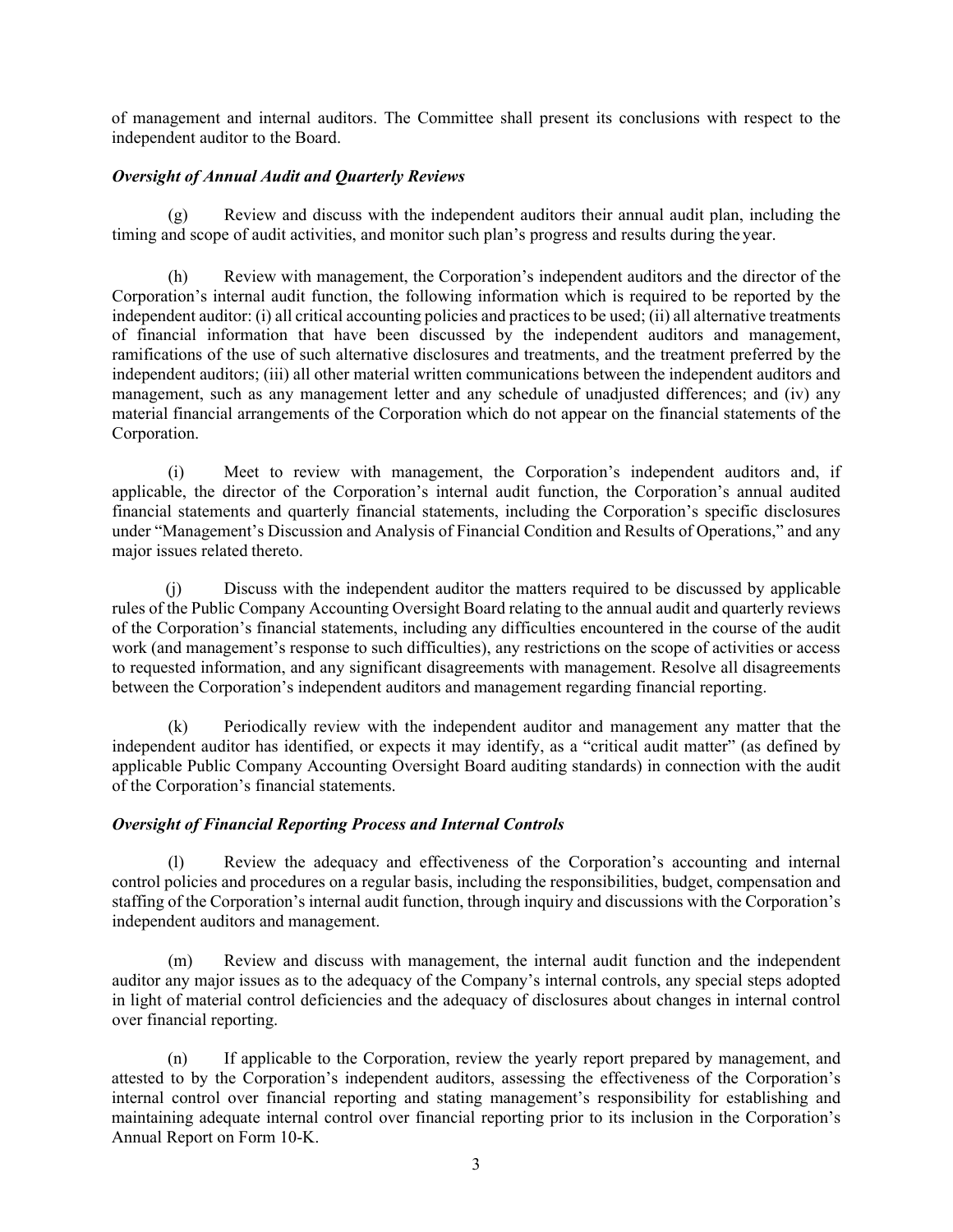(o) Review with the Chief Executive Officer, Chief Financial Officer and independent auditors, periodically, the following: (i) all significant deficiencies and material weaknesses in the design or operation of internal control over financial reporting which are reasonably likely to adversely affect the Corporation's ability to record, process, summarize and report financial information; and (ii) any fraud, whether or not material, that involves management or other employees who have a significant role in the Corporation's internal control over financial reporting.

(p) Discuss guidelines and policies governing the process by which senior management of the Corporation and the relevant departments of the Corporation, including the internal audit function, assess and manage the Corporation's exposure to risk, as well as the Corporation's major financial risk exposures and the steps management has taken to monitor and control such exposures.

(q) Review with management the progress and results of all internal audit projects, and, when deemed necessary or appropriate by the Committee, direct the Corporation's Chief Executive Officer to assign additional internal audit projects to the director of the Corporation's internal audit function.

(r) Receive periodic reports from the Corporation's independent auditors, management and director of the Corporation's internal audit function to assess the impact on the Corporation of significant accounting or financial reporting developments that may have a bearing on the Corporation, including the implementation of any significant new accounting standards in accordance with generally accepted principles in the United States, including management's implementation plan and processes to establish and monitor controls and procedures over adoption and transition.

(s) Review and discuss with the independent auditors the results of the year-end audit of the Corporation, including any comments or recommendations of the Corporation's independent auditors and, based on such review and discussions and on such other considerations as it determines appropriate, recommend to the Board whether the Corporation's financial statements should be included in the Annual Report on Form 10-K.

(t) Review and discuss with management the type and presentation of information to be included in the Corporation's earnings press releases (especially the use of "pro forma" or "adjusted" information not prepared in compliance with generally accepted accounting principles), as well as financial information and earnings guidance provided by the Corporation to analysts and rating agencies (which review may be done generally (i.e., discussion of the types of information to be disclosed and type of presentations to be made), and the Committee need not discuss in advance each earnings release or each instance in which the Corporation may provide earnings guidance).

# *Miscellaneous*

(u) 'Review and approve or disapprove of proposed transactions or courses of dealing with respect to which any related parties, including executive officers or directors or members of their immediate families, have an interest (including all transactions required to be disclosed by Item 404(a) of Regulation S-K) in accordance with the Related Person Transaction Policy adopted by the Board.

(v) Establish procedures for (i) the receipt, retention and treatment of complaints received by the Corporation regarding accounting, internal accounting controls or auditing matters, and (ii) the confidential, anonymous submission by employees of the Corporation of concerns regarding questionable accounting or auditing matters.

(w) Meet periodically with counsel to review legal and regulatory matters, including (i) any matters that may have a material impact on the financial statements of the Corporation, (ii) any complaints received by the Corporation regarding internal accounting controls or auditing matters, and (iii) any matters